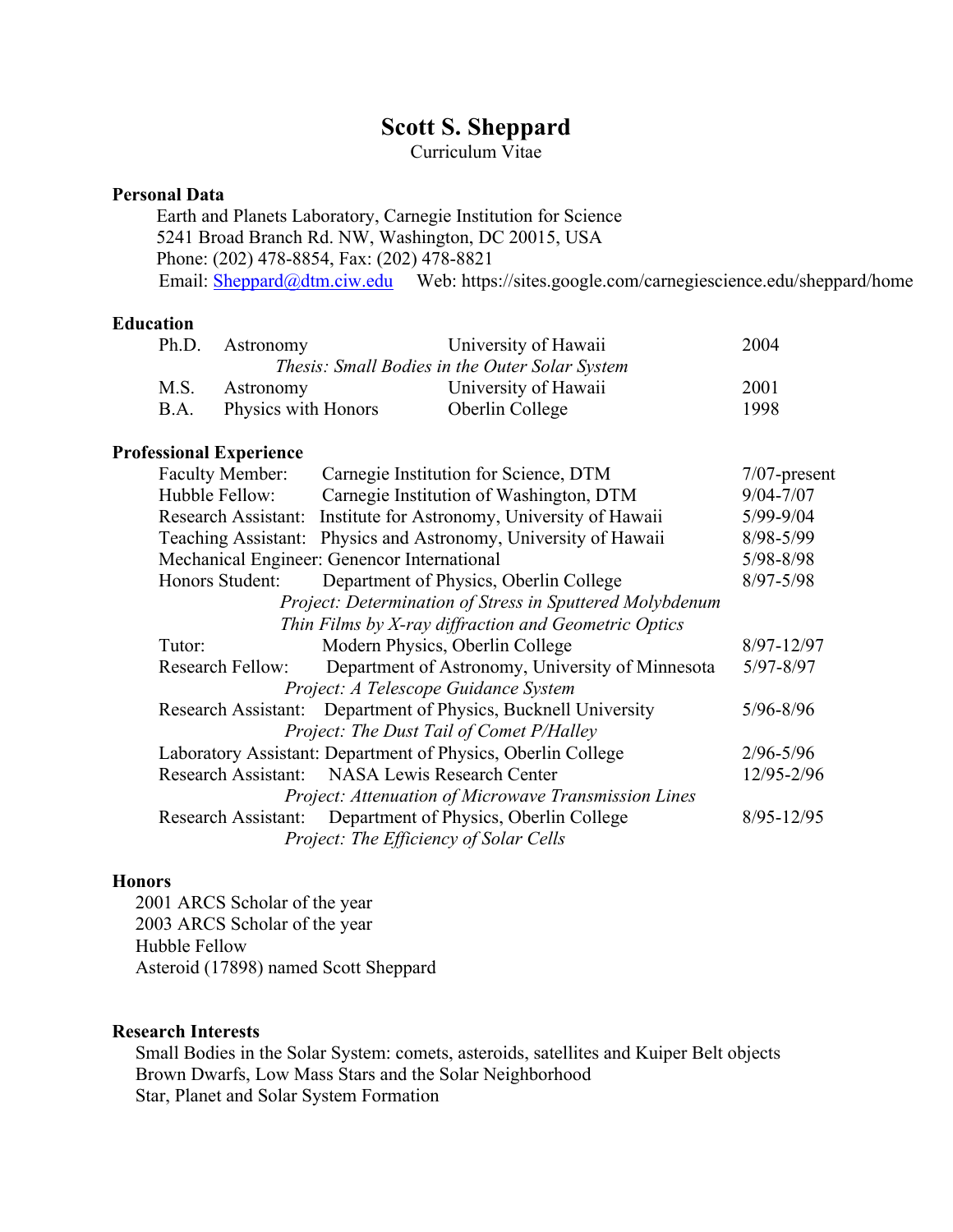#### **Refereed Publications for Scott S. Sheppard**

- Hsieh, H. and Sheppard, S. "The reactivation of main-belt Comet 324P/La Sagra (P/2010 R2)" 2015, MNRAS Letters, 454, L81.
- Drahus, M., Waniak, W., Tendulkar, S., Agarwal, J., Jewitt, D. and Sheppard, S. "Fast Rotation and Trailing Fragments of the Active Asteroid P/2012 F5 (Gibbs)" 2015, ApJ, 802, L8.
- Sheppard, S. and Trujillo, C. "Discovery and Characteristics of the Rapidly Rotating Active Asteroid (62412) 2000 SY178 in the Main Belt" 2015, AJ, 149, 44.
- **\***Trujillo, C.**\*** and **\***Sheppard, S.**\*** "A Sedna-like Body with a Perihelion of 80 Astronomical Units" 2014, Nature, 507, 471-474. **\*Co-First Authors**
- Luhman, K. and Sheppard, S. "Characterization of High Proper Motion Objects from the Wide-Field Infrared Survey Explorer" 2014, ApJ, 787, 126.
- Schneider, A., Cushing, M., Kirkpatrick, D., ..Sheppard, S. "Discovery of the Young L Dwarf WISE J174102.78-464225.5" 2014, AJ, 147, 34.
- Burgasser, A., Sheppard, S. and Luhman, K. "Resolved Near-Infrared Spectroscopy of WISE J104915.57-531906.1AB: A Flux-Reversal Binary at the L dwarf/T dwarf Transition" 2013, ApJ, 772, 129.
- Benecchi, S. and Sheppard, S. "Light Curves of Large Southern Hemisphere Kuiper Belt Objects" 2013, AJ, 145, 124.
- Person, M., Dunham, E., Bosh, A., ..Sheppard, S., .. et al. "The 2011 June 23 Stellar Occultation by Pluto: Airborne and Ground Observations" 2013, AJ, 146, 83.
- Hsieh, H., Kaluna, H., Novakovic, B., ..Sheppard, S., .. et al. "Main-Belt Comet P/2012 T1 (PANSTARRS)" 2013, ApJ Letters, 771, 1.
- Parker, A., Buie, M., Osip, D., ..Sheppard, S., .. et al. "Discovery of a High-Inclination L5 Neptune Trojan in the Search for a Post-Pluto New Horizons Target" 2013, AJ, 145, 96.
- Mace, G., Kirkpatrick, J. D., Cushing, M., .. Sheppard, S., .. et al. "A Study of the Diverse T Dwarf Population Revealed by WISE" 2013, ApJS, 205, 6.
- Sheppard, S. "The Color Differences of Kuiper Belt Objects in Resonance with Neptune" 2012, AJ, 144, 169.
- Sheppard, S., Ragozzine, D. and Trujillo, C. "2007 TY430: A Cold Classical Kuiper Belt Type Binary in the Plutino Population" 2012, AJ, 143, 58.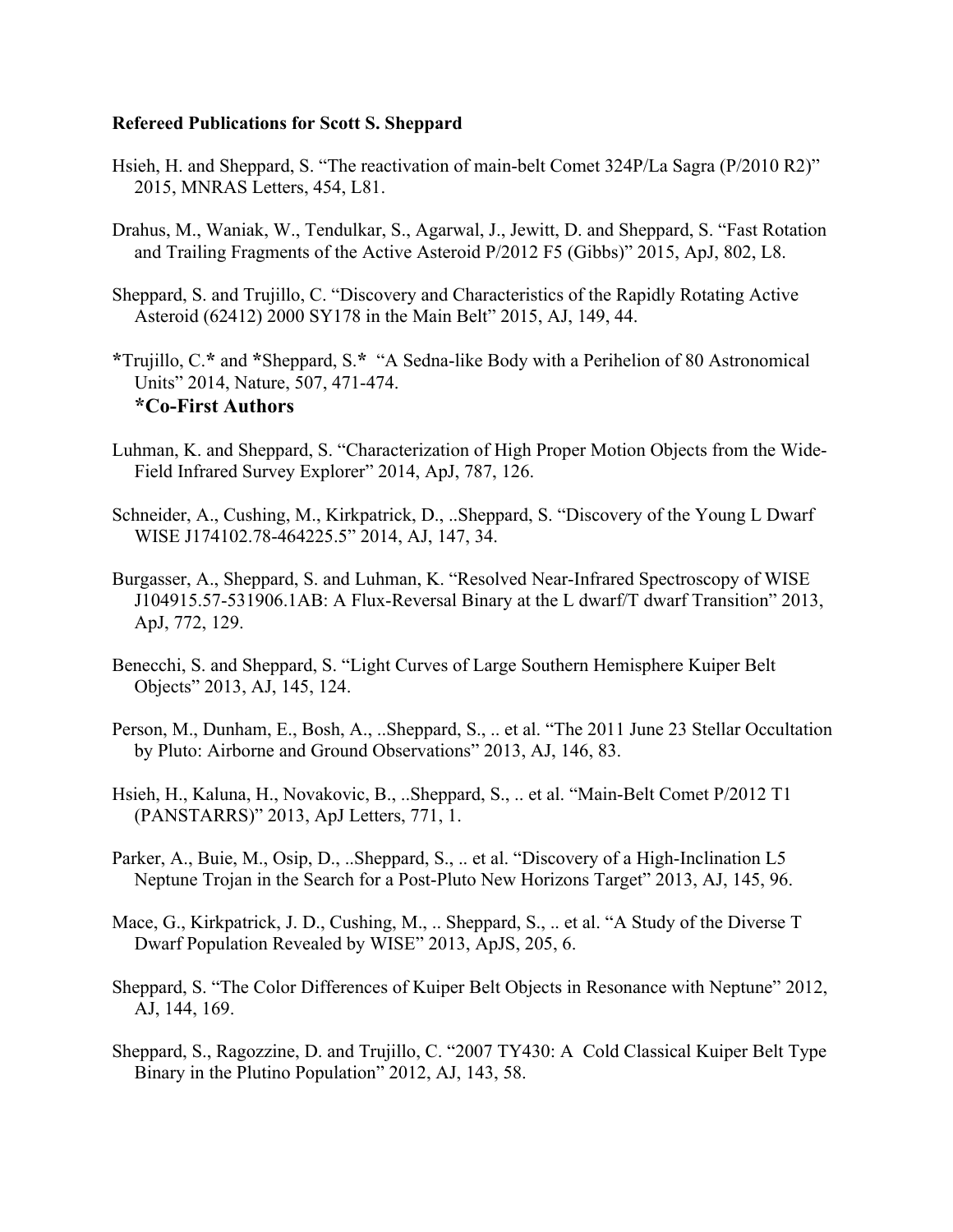- Sheppard, S., Udalski, A., Trujillo, C. et al. "A Southern Sky and Galactic Plane Survey for Bright Kuiper Belt Objects" 2011, AJ, 142, 98.
- Trujillo, C., Sheppard, S. and Schaller, E. "A Photometric System for Detection of Water and Methane Ices on Kuiper Belt Objects" 2011, ApJ, 730, 105
- Brozovic, M., Jacobson, R. and Sheppard, S. "The Orbits of Neptune's Outer Satellites" 2011, AJ, 141, 135
- Li, J., Kuchner, M., Allen, R. and Sheppard, S. "Measuring the Sizes, Shapes, Surface Features, Poles and Rotations of Solar System Objects with Interferometry" 2011, Icarus, 211, 1007
- Sheppard, S. and Trujillo, C. "The Size Distribution of the Neptune Trojans and the Missing Intermediate Sized Planetesimals" 2010, ApJ, 723, L233
- Sheppard, S. and Trujillo, C. "Detection of a Trailing (L5) Neptune Trojan" 2010, Science, 329, 1304
- Elliot, J., Person, M., .. Sheppard, S., .. et al. "Size and Albedo of Kuiper Belt Object 55636 from a Stellar Occultation" 2010, Nature, 465, 897
- Sheppard, S. "The Colors of Extreme Outer Solar System Objects" 2010, Astron. J., 139, 1394

Sheppard, S. and Trujillo, C. "A Survey for Satellites of Venus" 2009, Icarus, 202, 12

- Brucker, M., Grundy, W., Stansberry, J., Spencer, J., Sheppard, S., Chiang, E. and Buie, M. "High Albedos of Low Inclination Classical Kuiper Belt Objects" 2009, Icarus, 201, 284
- Sheppard, S. and Cushing, M. "An Infrared High Proper Motion Survey Using the 2MASS and SDSS: Discovery of M, L, and T Dwarfs" 2009, Astron. J., 137, 304
- Sheppard, S., Lacerda, P. and Ortiz, J. "Photometric Light Curves of Trans-Neptunian Objects and Centaurs: Rotations, Shapes and Densities" 2008, chapter in the Univ. of Arizona Space Science Series book "The Solar System Beyond Neptune", ed. A. Barucci, H. Boehnhardt, D. Cruikshank and A. Morbidelli (Tucson: Univ. of Arizona Press)
- Nicholson, P., Cuk, M., Sheppard, S., Nesvorny, D. and Johnson, T. "Irregular Satellites of the Giant Planets" 2008, chapter in "The Solar System Beyond Neptune", ed. A. Barucci, H. Boehnhardt, D. Cruikshank and A. Morbidelli, (Tucson: Univ. of Arizona Press)
- Sheppard, S. "Dwarf Plutonian Planets and other Large Kuiper Belt Objects: Their Rotations, Phase Functions and Absolute Magnitudes" 2007, Astron. J., 134, 787
- Berger, E., Fox, D., Price, P. .. Sheppard, S., .. et al. "A New Population of High Redshift Short-Duration Gamma-Ray Bursts" 2007, AstroPhys. J., 664, 1000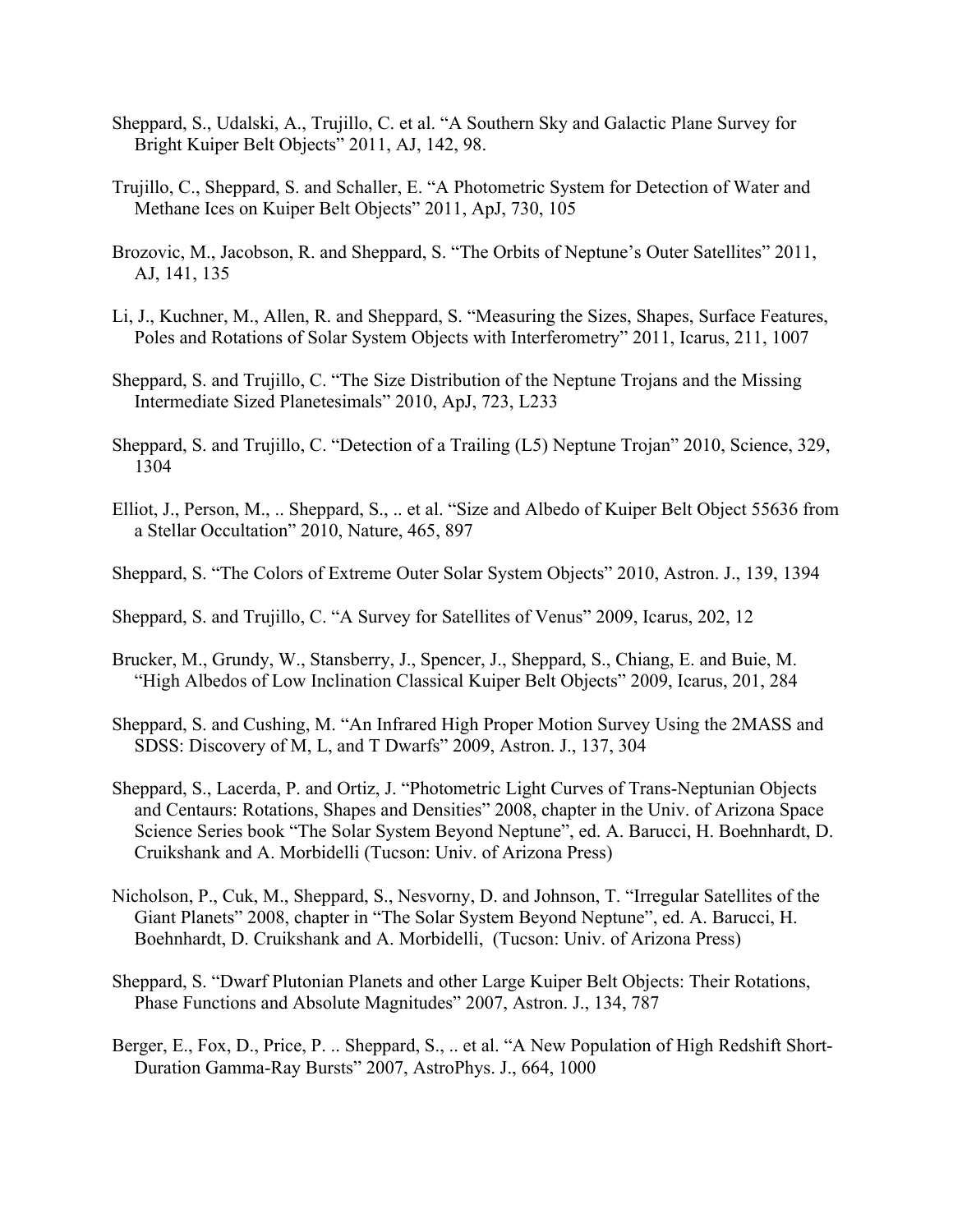- Sheppard, S. and Trujillo, C. "A Thick Cloud of Neptune Trojans and Their Colors" 2006, Science, 313, 511
- Sheppard, S., Jewitt, D. and Kleyna, J. "A Survey for "Normal" Irregular Satellites Around Neptune: Limits to Completeness" 2006, Astron. J., 132, 171

Sheppard, S. "A planet more, a planet less" 2006, Nature, 439, 541

- Sheppard, S. "Outer Irregular Satellites of the Planets and Their Relationship with Asteroids, Comets and Kuiper Belt Objects" 2006, invited review in "Asteroids, Comets and Meteors: IAU Symposium 229" ed. D. Lazzaro, S. Ferraz-Mello and J. Fernandez, (Cambridge: Cambridge University Press), 319-334
- Fernandez, Y., Jewitt, D. and Sheppard, S. "Albedos of Asteroids in Comet-Like Orbits" 2005, Astron. J., 130, 308
- Sheppard, S., Jewitt, D. and Kleyna, J. "Ultra Deep Survey for Irregular Satellites of Uranus: Limits to Completeness" 2005, Astron. J., 129, 518
- Abell, P., Fernandez, Y., Pravec, P., ..Sheppard, S., .. et al. "Physical Characteristics of Comet Nucleus C/2001 OG108 (LONEOS)" 2005, Icarus, 179, 174
- Jewitt, D. and Sheppard, S. "Irregular Satellites in the Context of Planet Formation" 2005, Space Sci. Reviews, 116, 441
- Sheppard, S. and Jewitt, D. "Extreme Kuiper Belt Object 2001 QG298 and the Fraction of Contact Binaries" 2004, Astron. J., 127, 3023
- Jewitt, D. and Sheppard, S. "The Nucleus of Periodic Comet 48P/Johnson" 2004, Astron. J., 127, 1784
- Sheppard, S., Jewitt, D. and Kleyna, J. "A Survey for Outer Satellites of Mars: Limits to Completeness" 2004, Astron. J., 128, 2542
- Jewitt, D., Sheppard, S. and Porco, C. "Jupiter's Outer Satellites and Trojans" 2004, in "Jupiter: The Planet, Satellites and Magnetosphere" ed. F. Bagenal, T. Dowling and W. McKinnon, (Cambridge: Cambridge University Press), Chap. 12, 263-280
- Sheppard, S. and Jewitt, D. "An Abundant Population of Small Irregular Satellites Around Jupiter" 2003, Nature, 423, 261
- Fernandez, Y., Sheppard, S. and Jewitt, D. "The Albedo Distribution of Jovian Trojan Asteroids" 2003, Astron. J., 126, 1563
- Sheppard, S. and Jewitt, D. "Hawaii Kuiper Belt Variability Project: An Update" 2003, Earth, Moon and Planets, 92, 207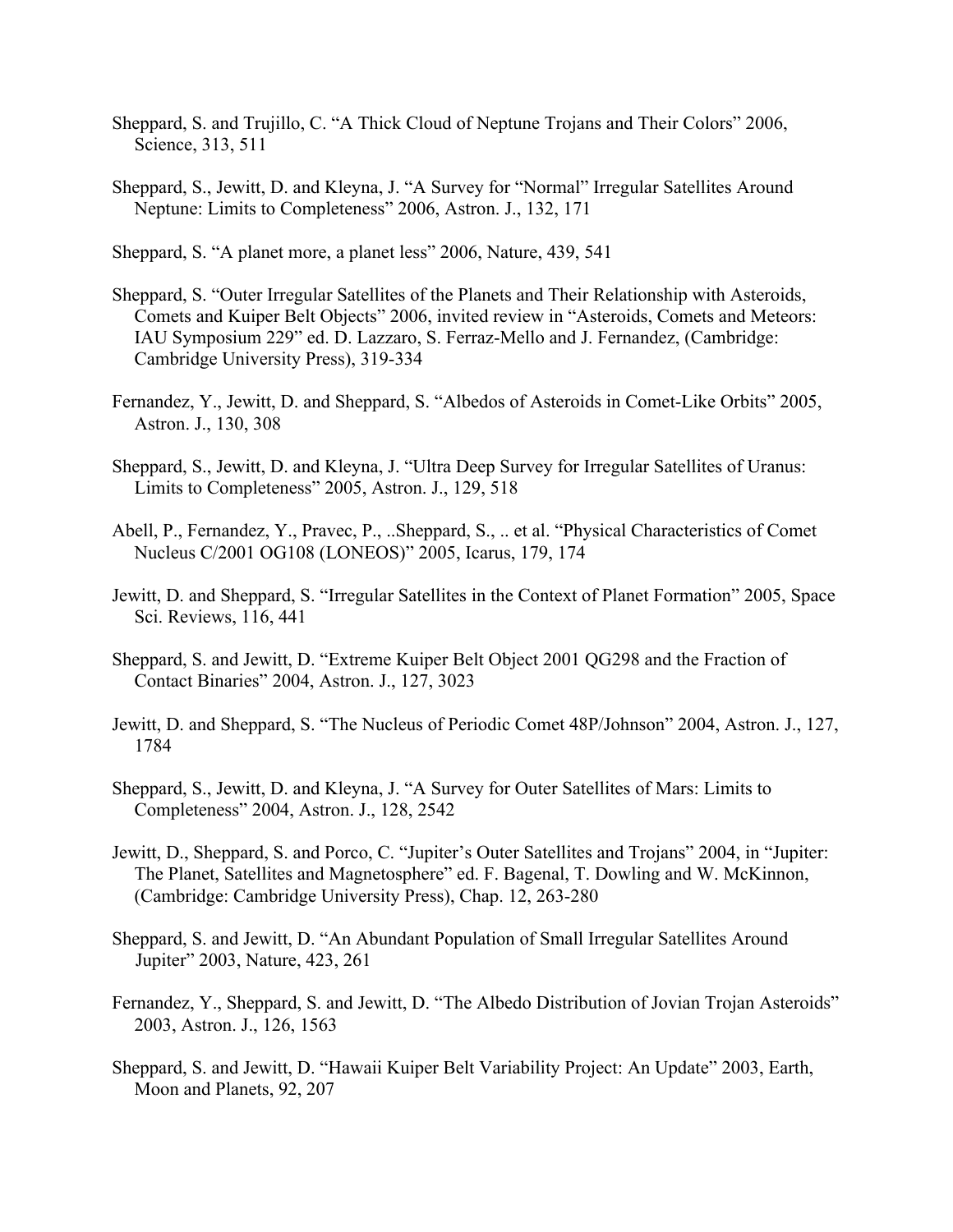- McBride N., Green, S., Davies, J., Tholen, D., Sheppard, S. et al. "Visible and Infrared Photometry of Kuiper Belt Objects: Searching for Evidence of Trends" 2003, Icarus, 161, 501
- Jewitt, D., Sheppard, S. and Fernandez, Y. "143P/Kowal-Mrkos and the Shapes of Cometary Nuclei" 2003, Astron. J., 125, 3366
- Fernandez, Y., Jewitt, D. and Sheppard, S. "Thermal Properties of Centaurs Asbolus and Chiron" 2002, Astron. J., 123, 1050
- Sheppard, S. and Jewitt, D. "Time-Resolved Photometry of Kuiper Belt Objects: Rotations, Shapes and Phase Functions" 2002, Astron. J., 124, 1757
- Jewitt, D. and Sheppard, S. "Physical Properties of the Trans-Neptunian Object (20000) Varuna" 2002, Astron. J., 123, 2110
- Fernandez, Y., Jewitt, D., and Sheppard, S. "Low Albedos Among Extinct Comet Candidates" 2001, AstroPhys J., 553, 197L
- Brandner, W., Sheppard, S., Zinnecker, H. et al. "VLT-Detection of Two Edge-On Circumstellar Disks in the rho Oph Dark Cloud" 2000, Astron. Astrophys., 364, L13
- Sheppard, S., Jewitt, D., Trujillo, C., Brown, M., and Ashley, M. "A Wide-Field CCD Survey for Centaurs and Kuiper Belt Objects" 2000, Astron. J., 120, 2687

#### **Other Selected Publications**

- Sheppard, S. "Beyond the Kuiper Belt: The Oort Cloud", 2015, Sky & Telescope Magazine, (March), 129, 26-30.
- Sheppard, S. and Trujillo, C. "Discovery of Comet C/2014 F3 (Sheppard-Trujillo)", 2014, CBET 3879
- Sheppard, S. "Gathering Moons", 2012, Astronomy Magazine, (November), 40, 56
- Sheppard, S. "Two New Satellites of Jupiter: S/2011 J1 and S/2011 J2", 2012, IAU Circ. 9252
- Moskovitz, N., Yang, B., .. Sheppard, S., .. et al. "The Near-Earth Encounter of Asteroid 2005 YU55: Visible and Near-Infrared Spectroscopy" 2012, LPI 43, 2080.

Sheppard, S. "The Kuiper Belt" 2011, McGraw-Hill Encyclopedia of Science and Technology

Sheppard, S. "Finding the Small Moons of the Outer Planets: A Satellite Revolution" 2009, Astronomical Society of the Pacific, Astronomy Beat, (April), 21, 1

Sheppard, S. "Natural Satellites" 2009, World Book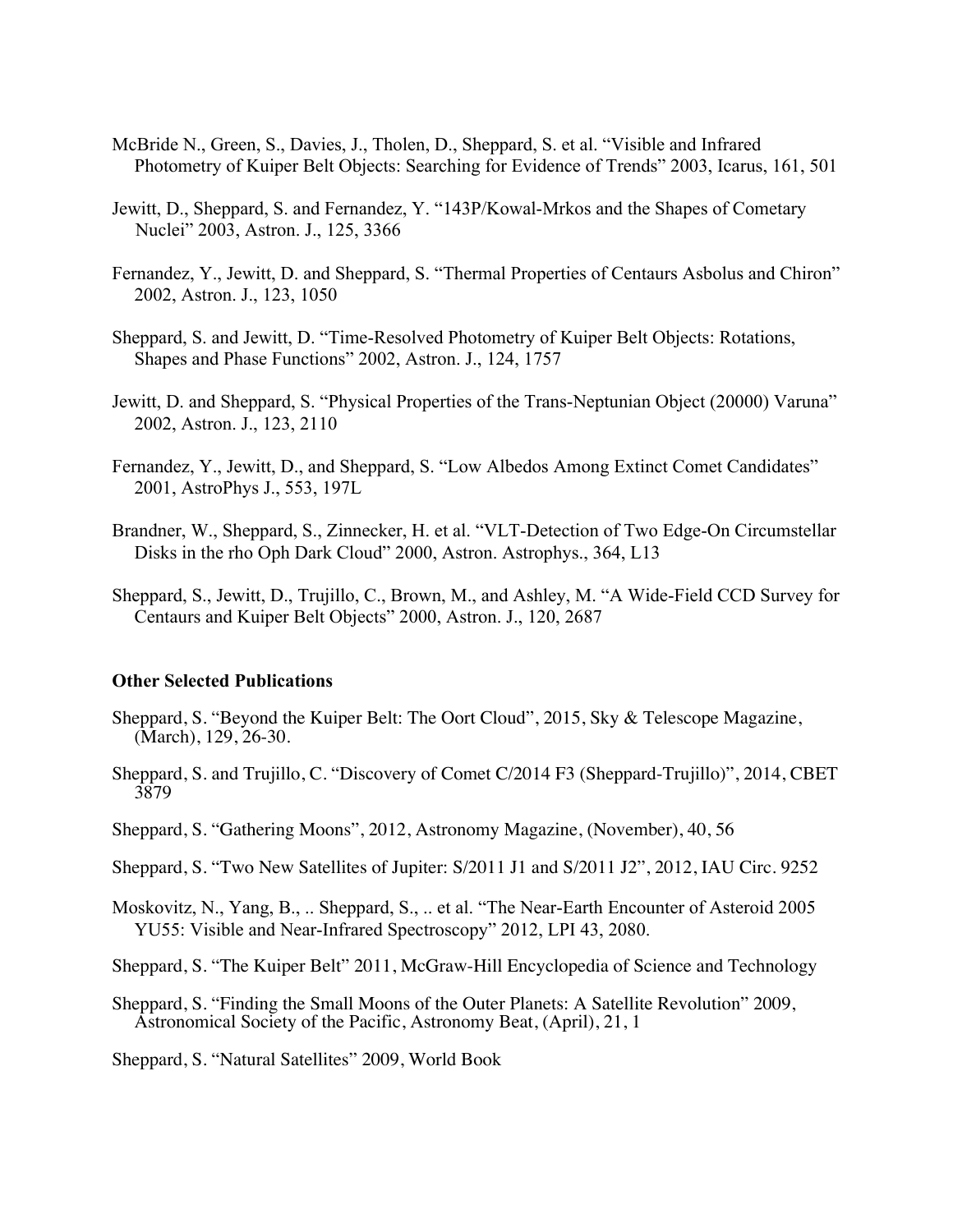- Sheppard, S. "Pluto and the Kuiper Belt" 2007, essay in "The Universe" by R. Freedman and W. Kaufmann III (New York: W. H. Freeman and Company), pp 401-402
- Jewitt, D., Sheppard, S. and Kleyna, J. "The Strangest Satellites in the Solar System" 2006, Scientific American Magazine, August, 295, 23
- Sheppard, S. et al. "Nine New Satellites of Saturn", 2006, IAU Circ. 8727 (June)
- Sheppard, S. "What is a Planet?" 2006, Sky & Telescope Magazine, (January), 111, 14
- Sheppard, S. "Small Bodies in the Outer Solar System" 2006, invited review for New Horizons in Astronomy, ASP Conference Series, 352, 3
- Sheppard, S. "Decision Time for Space Exploration: Where in the Heavens Do We Go Next" 2005, San Francisco Chronicle, October 10
- Sheppard, S. "Small Satellites of the Giant Planets" 2005, IAU Comm 16 Triennial Report
- Sheppard, S. "Discovery of Coma around Asteroidal Object 2004 YJ35" 2005, IAU Circ. 8637 (December)
- Sheppard, S. et al. "Twelve New Satellites of Saturn" 2005, MPEC 2005-J13 (May)
- Sheppard, S., Fernandez, Y. and Jewitt, D. "Discovery of Coma around Asteroidal Object 2004 DO29 (P/Spacewatch-Linear)" 2004, IAU Circ. 8305 (March 16)
- Sheppard, S., Fernandez, Y. and Jewitt, D. "Discovery of Coma around Asteroidal Object 2004 DZ61 (P/Catalina-Linear)" 2004, IAU Circ. 8321 (April 14)
- Sheppard, S. and Jewitt, D. "The Abundant Irregular Satellites of the Giant Planets" 2003, in "Highlights of Astronomy" Vol. 13, International Astronomical Union, Ed. Engvold,
- Fernandez, Y., Jewitt, D., and Sheppard, S. "Fragmentation of Comet 57P/du Toit-Neujmin-Delporte" 2002, IAU Circ. 7935 (July 20)
- Sheppard, S. "Outer Jovian Satellites" 2002, IAU Comm 16 Triennial Report
- Sheppard, S. "Jupiter Satellites: 39 and Counting" 2002, Mercury Magazine, 31, 10
- Sheppard, S. "Synchronous Rotations of Moons" 2002, Astronomy Magazine, (March), 30, 73
- Sheppard, S. and Jewitt, D. "Discovery of Components to comet C/2002 Q3 (Linear)" 2002, IAU Circ. (Sept. 6)
- Sheppard, S. and Jewitt D. "The Shapes, Densities and Phase Functions of Trans-Neptunian Objects" 2002, in "Asteroids, Comets and Meteors" Ed. B. Warmbein, ESA Series